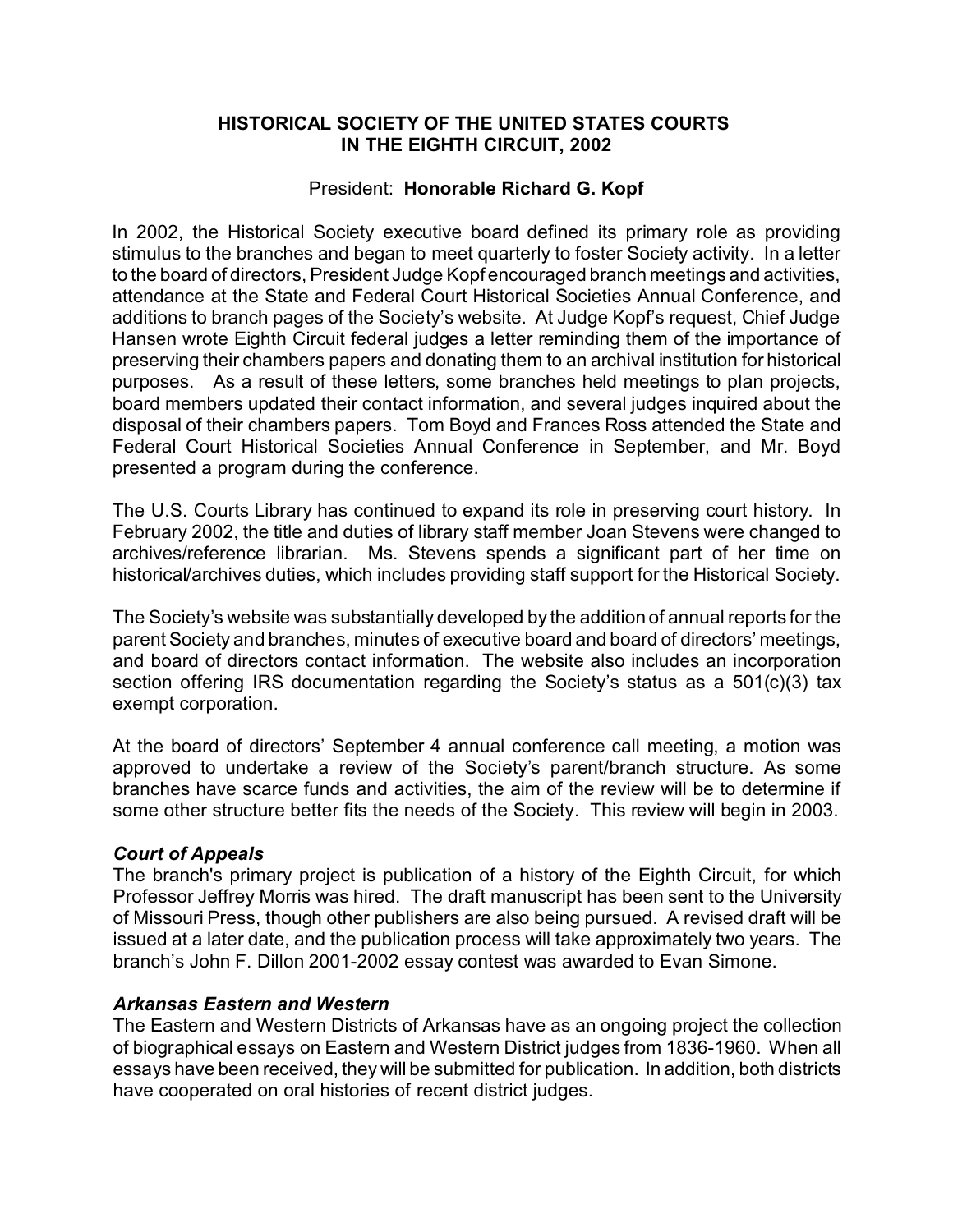#### *Iowa Southern*

The branch held its annual meeting on June 21, 2002. Activities include display of the Polk County Bar Law Day poetry and art work in the Des Moines courthouse, retirement videos for District Judge Charles R. Wolle and Bankruptcy Judge Russell J. Hill, and a reception for Judge Hill. Branch funding possibilities are being explored. The branch has some old archival papers and heavy clerk's office vault doors bearing the Southern District of Iowa seal, and is considering displaying the doors.

#### *Minnesota*

The Minneapolis courthouse erected a window display honoring the professional career of Judge Robert G. Renner, who served as both a magistrate and district judge for the District of Minnesota. The History Committee is organizing a history room with materials previously located in obscure places in the courthouse. The Committee is also involved with restoration of the Fergus Falls courthouse.

#### *Missouri Eastern*

The Eastern District of Missouri is planning a learning center to be located on the first floor of the Thomas F. Eagleton U.S. Courthouse. Other branch activities have been placed on hold until the center is developed.

#### *Missouri Western*

The branch is planning a part interactive/part traditional museum to be established in a large ceremonial room on the second public floor of the courthouse. Several proposed architectural renderings have been completed, and the branch has formed two fund-raising committees. The branch hopes preliminary work can begin in early 2004, but it will depend on the success of fund-raising efforts.

#### *Nebraska*

A history of the district, 1863-1971, is being prepared by Professor John R. Wunder. The branch announced its new Judge Robert Van Pelt history prize and is arranging videotaped interviews of Nebraska federal judges who have recently retired or taken senior status. The branch also donated Judge Richard Robinson's papers to the Nebraska State Historical Society.

#### *North Dakota*

*Patronage: Histories and Biographies of North Dakota's Federal Judges*, authored by Ardell Tharaldson, former law clerk to District Judge Conmy, was published by Northern Lights ND Press, in cooperation with the North Dakota branch. Circuit Judge Richard S. Arnold wrote the foreword, and the cover has won a national award. The North Dakota branch has also been planning the restoration of Judge Davies' courtroom in Fargo in order to preserve the look of a 1960's courtroom. On August 12, the Minot courthouse was dedicated for Judge Bruce M. Van Sickle.

#### *South Dakota*

The branch is planning to videotape oral histories and is on its third year of Christmas luncheons featuring lawyers involved in historical cases. The attorneys are taped while discussing the cases.